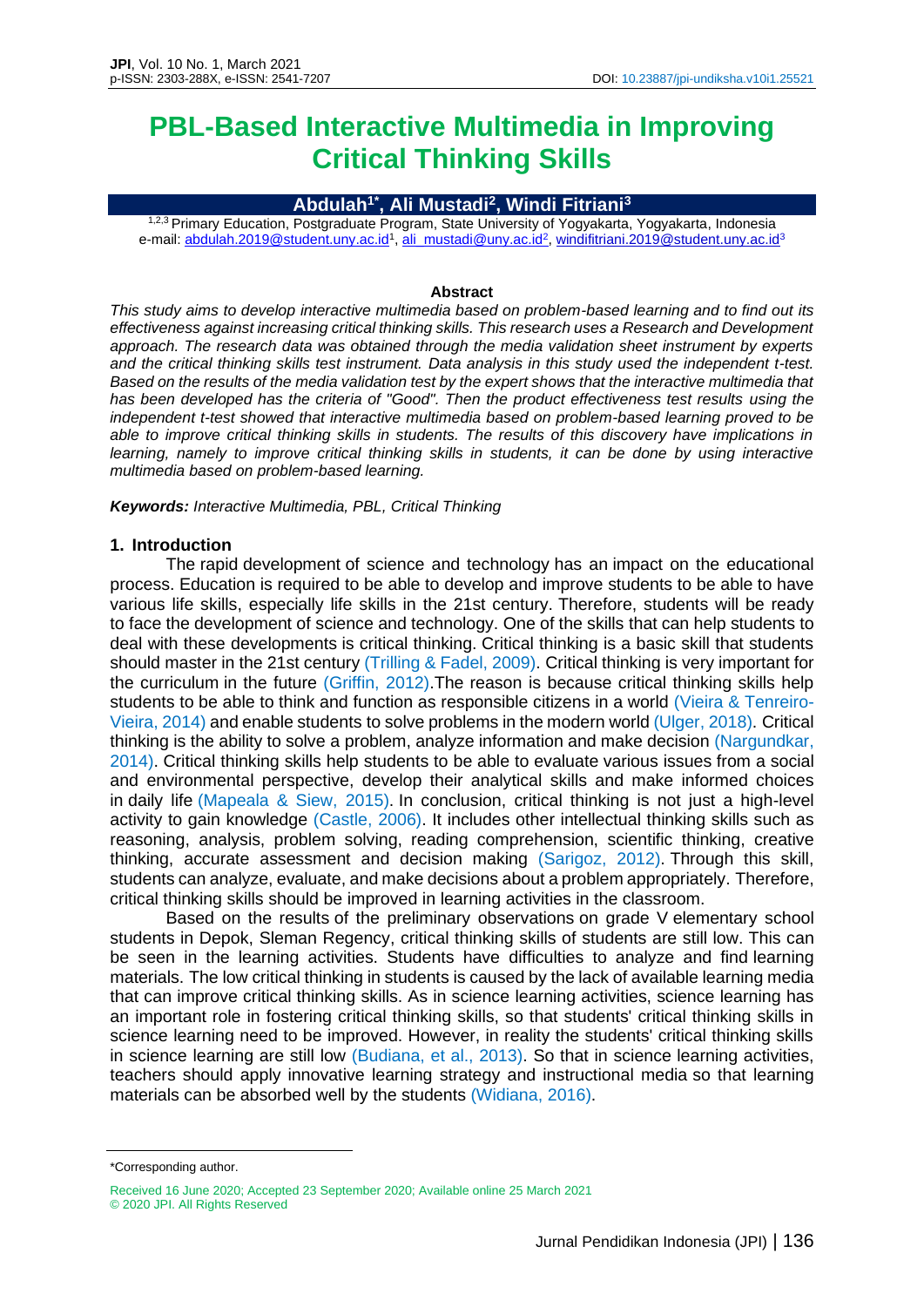One of the efforts that can be made to improve critical thinking skills is through learning innovation using interactive multimedia. The use of multimedia has an important role in the learning process in elementary schools where the optimization of multimedia is able to make learning activities be more effective (Diputra, 2016).

Giavrimis et al. stated that the implementation of interactive multimedia with appropriate learning methods can improve critical thinking skills on students (Giavrimis et al., 2011). The combination of interactive multimedia with a problembased learning approach can develop students' thinking skills (Gunawan, 2019). This shows that interactive multimedia can not only be combined with learning methods, but can also be combined with the right learning approach, namely the problem-based learning approach. Problem based learning is a learning approach that can be used to improve critical thinking skills (Goertel, 2018). PBL is a learning approach that has the potential to meet the skills development needs of various student study groups (Joham & Clarke, 2012). Problem based learning is a learning approach that can improve student academic achievement (Merritt, Lee, Rillero, & Kinach, 2017). It includes several stages such as understanding, application, analysis, synthesis, and evaluation. Problem based learning provides an opportunity for students to consider the facts obtained related to the specific problems faced (Golightly & Raath, 2015). Problem based learning is a curriculum model designed based on problems in real life in the surrounding environment (Glenview, 1997).

Research conducted by Ozturk et al., showed that problem based learning can encourage students' ability to think critically, to be tolerant of other people's ideas, and evaluate conflicting information before concluding a problem (Ozturk et al.,, 2008). In addition, research conducted by Liu et al., showed that the use of multimedia with the problembased learning approach significantly increased students' knowledge and scientific attitudes (Liu et al., 2018). Problem based learning can be applied to improve student skills in the learning process and can also be applied to increase student learning motivation (Shinde & Inamdar, 2013). Problem based learning has a strong influence on the learning process and student achievement (Moallem et al., 2019).

Based on the explanation above, research and development of interactive multimedia based on problem-based learning needs to be done in order for students to receive the subject matter well. As it is stated by Diputra, the use of multimedia in learning makes it easier for students to understand the subject matter through the presentation of various images and videos about natural phenomena that are not easily observed by the human senses (Diputra, 2016). On the other hand, the implementation of problem-based learning can train students to think critically, be right the students active and creative for students to experience for themselves what is learned (Darsana, Son, & Country, 2013).

This study aims to develop a product in the form of interactive multimedia and to determine the effectiveness of interactive multimedia that has been developed on critical thinking skills. The results of this study are expected to contribute solutions to the various problems that occur above and improve students' critical thinking skills in elementary schools.

#### **2. Method**

This study applied Research and Development (R&D) approach. This research was conducted at 3 elementary schools in Depok, Sleman Regency and was carried out in the odd semester of the 2019/2020 school year. This study used six stages of research adapted from the Borg & Gall development model. The six stages included preliminary studies, planning, develop initial product, product validation test and initial trials on a limited scale, product revision, and product testing in the main field ( Borg & Gall, 1983). The design used for product trials in the main field was carried out using the Quasi Experiment method of the Nonequivalent Control Group Design technique. In this design, there is an experimental class with learning treatment using interactive multimedia based on problem-based learning and a control class with learning without using interactive multimedia.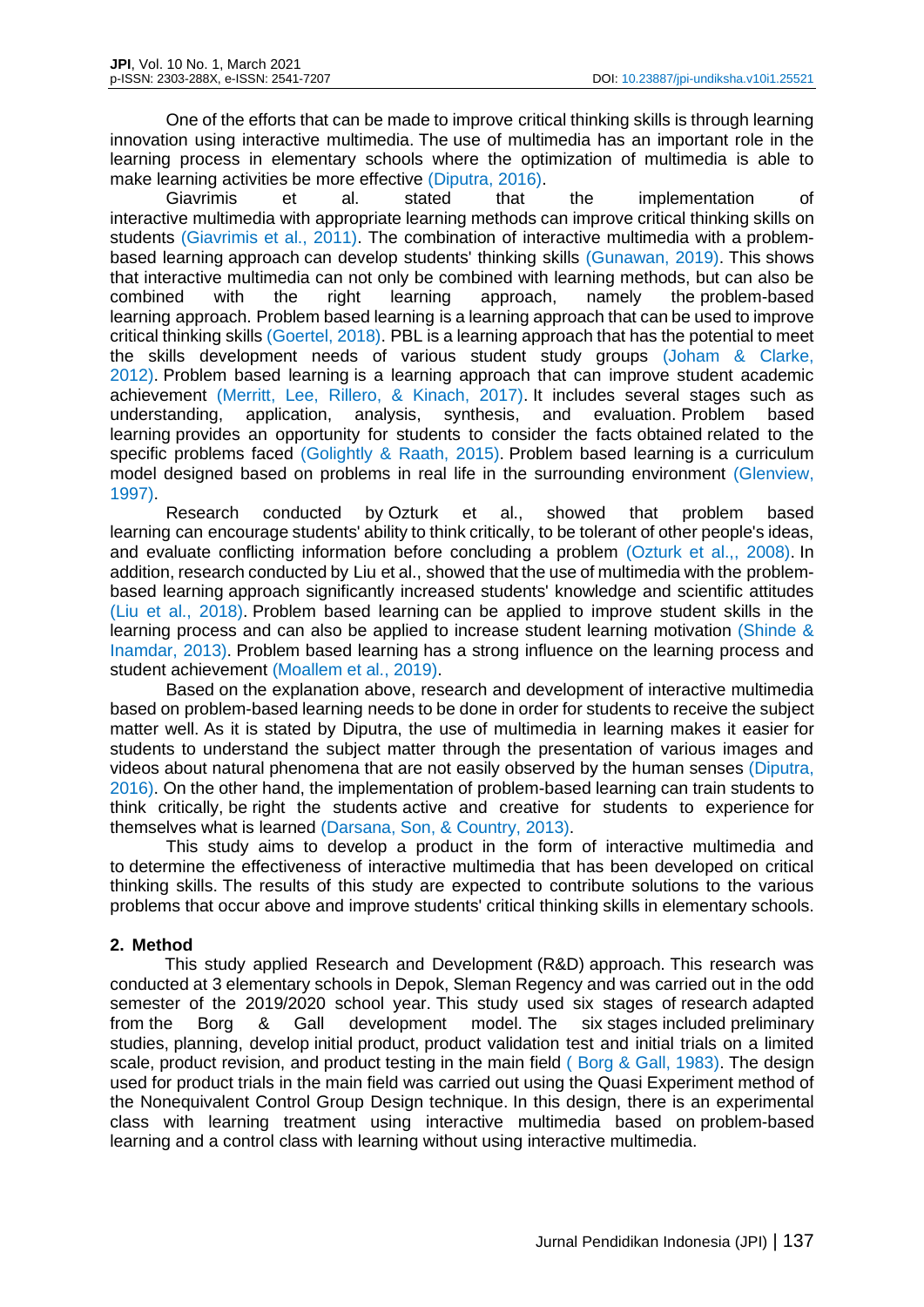|  |  | Table 1. Design nonequivalent control group. |  |
|--|--|----------------------------------------------|--|
|  |  |                                              |  |

| Class       | Pretest | Treatment | <b>Postest</b> |
|-------------|---------|-----------|----------------|
| Eksperiment | ىر      |           |                |
| Kontrol     | Uз      |           |                |

To get critical thinking skills data, this study used a critical thinking skills test instrument. Indicators of critical thinking skills used in this study are indicators of critical thinking skills from the Test of Science Critical Thinking (TSCT) for Fifth Graders developed by (Mapeala  $\&$  Siew, 2015). Some of these indicators include comparing contrasting skills, sorting, and identifying cause and effect. The research data that has been obtained in this study are then analyzed. Analysis of the data in this study included analysis of data from the test try the product on a limited scale, data analysis results of the validation test media by experts and analysis of test results. The effectiveness of the product is gained by using test t independent.

## **3. Result and Discussion**

#### **Results**

The product in the form of interactive multimedia based on problem based learning has been developed. The steps used by researchers to develop this interactive multimedia use adaptation of development research procedures by Borg & Gall. The following is the result of developing interactive multimedia products based on problem based learning.



**Figure 1.** Main page of interactive Multimedia based on PBL

Interactive multimedia based on problem based learning developed in this study has six main menus such as guides on how to use interactive multimedia, learning goals, and learning materials about the balance of the ecosystem. The material in this multimedia equipped with video-related issues in daily life. The videos presented in interactive multimedia are videos related to natural phenomena that are not easily observed by the human senses. Some of the videos include videos of the process of the earthquake, the process of landslides, summary of the material and quiz.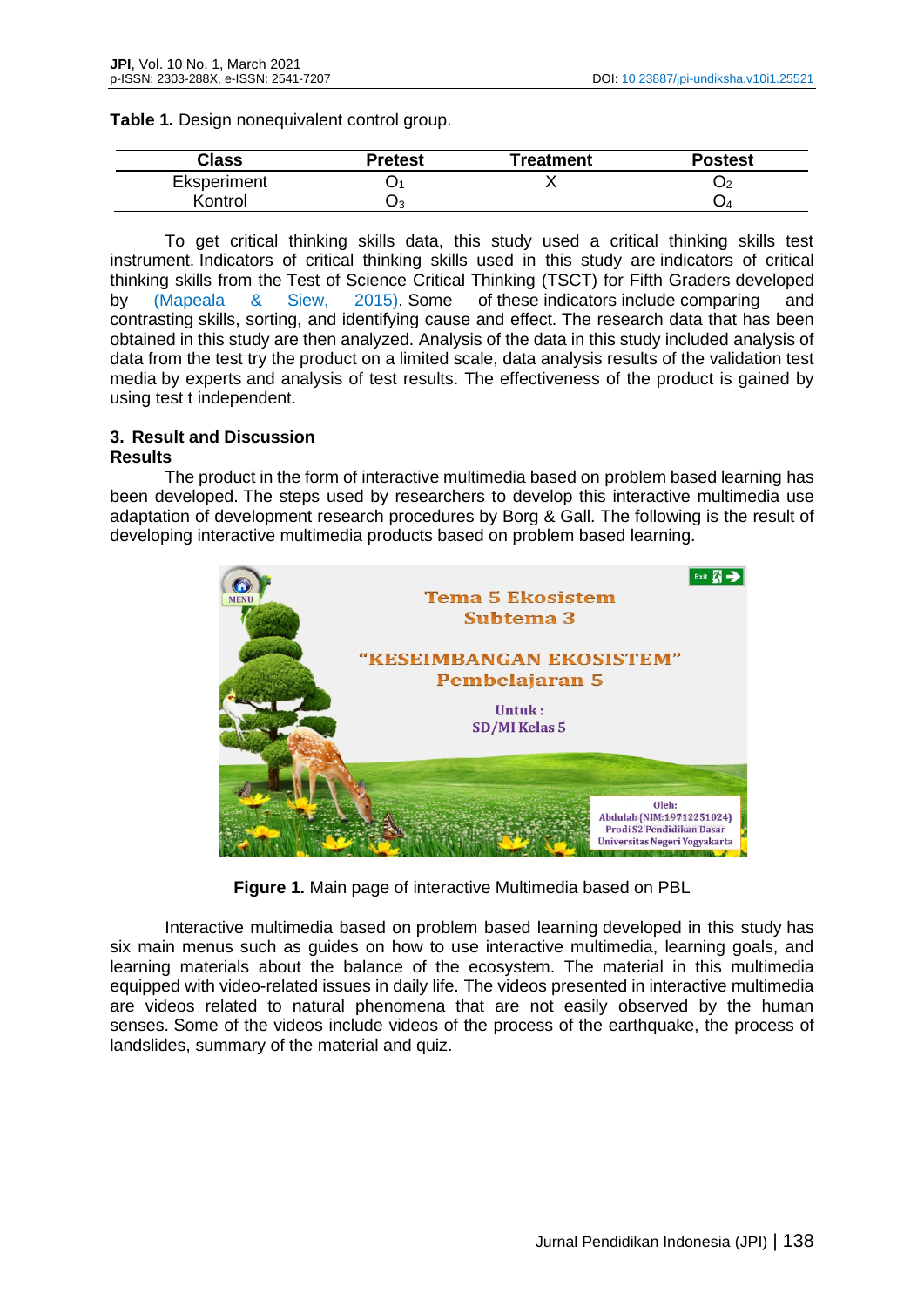

**Figure 2.** Display of material in interactive Multimedia based on PBL

Interactive multimedia based on problem based learning in this study used the Macromedia Flash 8 application. The material in interactive multimedia is prepared based on problem-based learning designs and it is adjusted to the competencies to be achieved in learning. It is related to ecosystem balance material in elementary school science subject matter. This material is material that includes the factors that cause the balance of the ecosystem and the efforts that can be made so that the balance of the ecosystem is maintained.

After the interactive multimedia based on problem based learning has been developed, the next stage is the interactive multimedia validation test. The following is the result of interactive multimedia validation.

| No. | <b>Rated aspect</b>                           | <b>Score</b> |
|-----|-----------------------------------------------|--------------|
|     | Suitability of subject matter with multimedia |              |
| 2.  | Programming quality                           |              |
| 3.  | <b>Text legibility</b>                        |              |
| 4.  | Color compability                             |              |
| 5.  | Image quality                                 |              |
|     | <b>Total Score</b>                            | 19           |
|     | Average                                       | 3,8          |
|     | <b>Category</b>                               | good         |
|     | <b>Percentage Eligibility</b>                 | 76%          |

**Table 2.** Interactive multimedia validation test results

Based on the results of the interactive multimedia validation test above, it can be seen that the multimedia that has been developed has a score of 19 out of a maximum score of 25. The average multimedia validation test results obtained a value of 3.8 from a value scale of 5. After being converted into a percentage, it can be obtained a multiplication value of 76%. Thus, it can be concluded that the interactive multimedia that has been developed has a "Good" category.

After the product validation test has been carried out, the next step is to test the product on a limited scale. Product trials on a limited scale in this study were conducted by asking students to provide responses to interactive multimedia products that have been developed. Data from product trials on a limited scale are used to improve the product. The following are the results of product trials on a limited scale. Based on the results of product trials on a limited scale, it can be seen that the multimedia that has been developed has an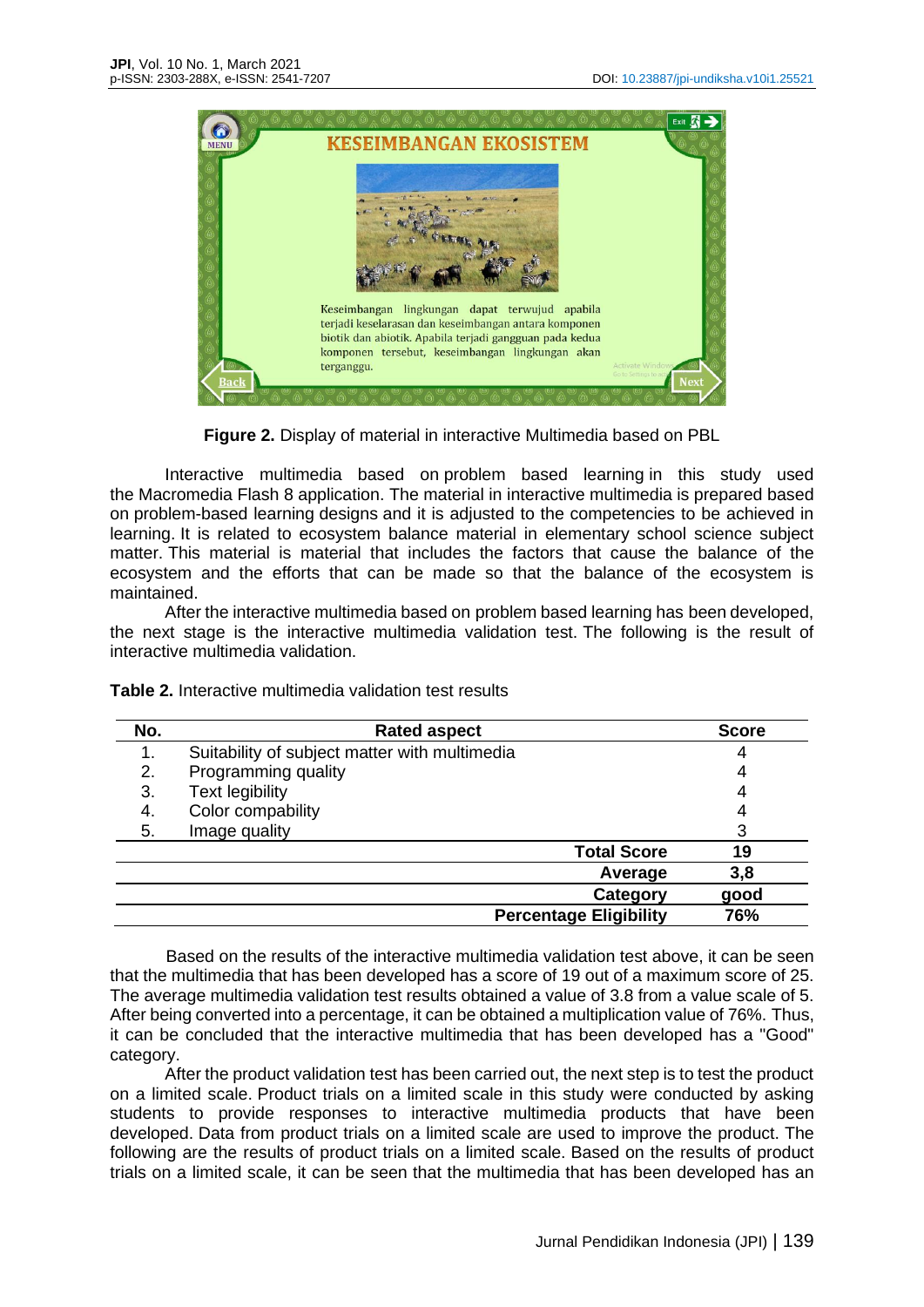average student response score of 50.5 from a maximum score of 64. After being converted into a percentage, it can be obtained a value of 78.91%. Thus, it can be concluded that the results of product trials on a limited scale are in the "Good" category.

After the multimedia is tested on a limited scale, the next step is to revise the product based on the results of the trial analysis on a limited scale. The revised product is then tested in the main field. Product trials in the field were carried out in order to determine the effectiveness of the product on improving critical thinking skills in students. This trial was conducted using a quasi-experimental research design with the nonequivalent control group design technique. Based on the results of the main field test, the experimental class pretest average value was 54.2 and the control class average value was 57.9. Then the post-test results obtained by the experimental class average value of 79.15 and the control class average value of 67.2.





Based on the diagram above, it can be seen that the post-test results of critical thinking skills in experimental class students who use problem-based learning -based interactive multimedia have increased higher than the control class.

To determine the effectiveness of interactive multimedia based on problem-based learning that has been developed, an independent t test was conducted. The independent t test was conducted in order to determine the significant difference between the post-test scores of the experimental class and the post-test scores of the control class. To perform an independent t test, this study uses the SPSS 23 application. Before conducting the independent t test, first the pretest and post-test data were tested for normality and homogeneity using the SPSS 23 application.

**Table 3.** Results of the Pre-test and Post-test Normality Test for the Experiment and Control Group

| Class       | Pretest |                 | <b>Postest</b> |                 |
|-------------|---------|-----------------|----------------|-----------------|
|             | Sig.    | <b>Decision</b> | Sig.           | <b>Decision</b> |
| Eksperiment | 0.082   | Normal          | 0.110          | Normal          |
| Control     | 0.445   | Normal          | 0.097          | Normal          |

The results of the normality test in table 3 above can be obtained by the pretest significance value of the experimental class of 0.082 and the post-test significance value of 0.110. Meanwhile, the control class obtained a pretest significance value of 0.445 and a posttest significance value is 0.097. Based on the normality test that has been carried out on the pre-test and post-test data for the experimental class and control class above, it can be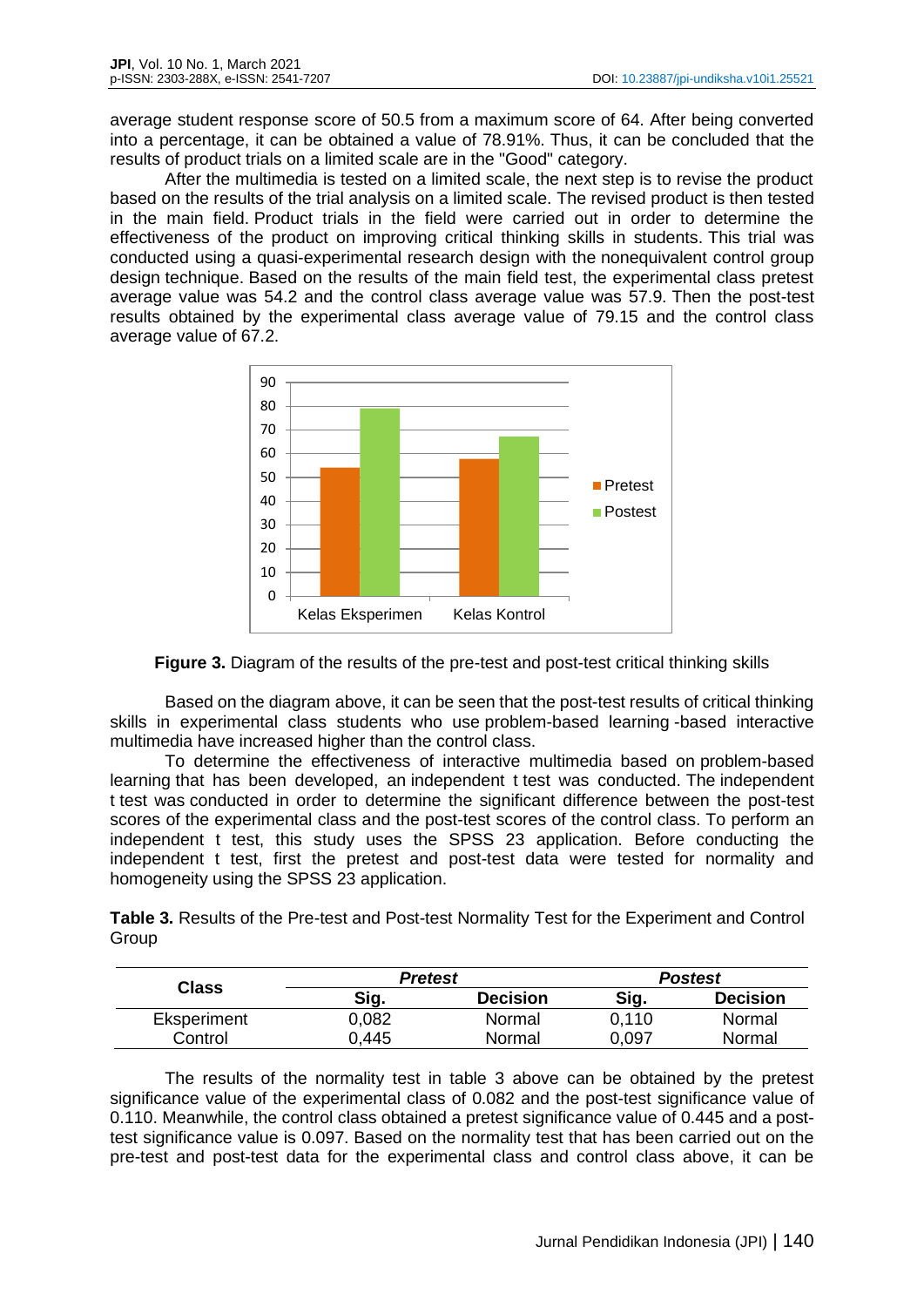concluded that the significance value is more than 0.05. Therefore, it can have concluded that that the pre-test and post-test data are normally distributed.

**Tabel 4.** Results of the Pre-test and Post-test of Homogeneity Test for the Experiment and Control Groups

| Data    | <b>Significance</b> | <b>Decision</b> |
|---------|---------------------|-----------------|
| Pretest | 0.552               | Homogeneous     |
| Postest | ა.943               | Homogeneous     |

The results of the homogeneity test in table 4 above can be obtained from the pretest significance value of the experimental class and the control class of 0.552. While the post-test significance value of the experimental class and the control class is 0.943. Based on the results of the homogeneity test, the pretest and post-test significance values were more than 0.05. So it can be concluded that the data is homogeneous.

### **Table 5.** Independent t Test Results

|                   |                                             |        | t-test for Equality of Means |                        |  |
|-------------------|---------------------------------------------|--------|------------------------------|------------------------|--|
|                   |                                             | df     | Sig. (2-tailed)              | <b>Mean Difference</b> |  |
| critical thinking | Postest value of Equal variances<br>assumed | 38     | .000                         | 11,95000               |  |
| skills            | Equal variances not<br>assumed              | 37,911 | .000                         | 11,95000               |  |

Based on the T Independent test that has been carried out, a significance value of 0.000 <0.05 can be obtained. So it can be concluded that there is a significant difference between the post-test in the experimental class and the post-test in the control class.

## **Discussion**

Based on the results of the hypothesis testing that has been done, it can be seen that there is a significant difference in critical thinking skills in the experimental class and the control class. This proves that the use of interactive multimedia based on problem based learning is effectively applied to improve students' critical thinking skills. The results of this study showed that students who participated in the learning using interactive multimedia-based on problem-based learning have the critical thinking skills better than the students who take the learning without the use of interactive multimedia-based problem-based learning.

Integrating interactive multimedia with problem based learning for science learning is efficient. Through the integration of these two things, it will be easier for students to understand and link the concepts in science learning with everyday life. As it is stated by Asta et al., that science learning is not only emphasizes the memorization of concepts, but rather to how to make students able to associate the concepts of those in the surrounding environment (Asta et al., 2015). However, there are several things that must be considered before integrating the Problem Based Learning approach in interactive multimedia, including adjusting the material to be taught. Material being taught in the classroom should be related to problems in everyday life. The problem presented in problem-based learning is a description of a series of phenomena that can be observed in the real world (Moallem et al., 2019).

The findings in this study are supported by the results of research conducted by Ismail, et al., showing that the problem-based learning approach that is integrated into the application development design for learning scientific terms has a positive effect on students' critical thinking skills (Ismail, et al., 2018). Research conducted by Devi & Bayu showed that the application problem based learning aided visual media had impacted critical thinking skills and science learning outcomes of students in primary schools (Devi & Bayu, 2020). As it is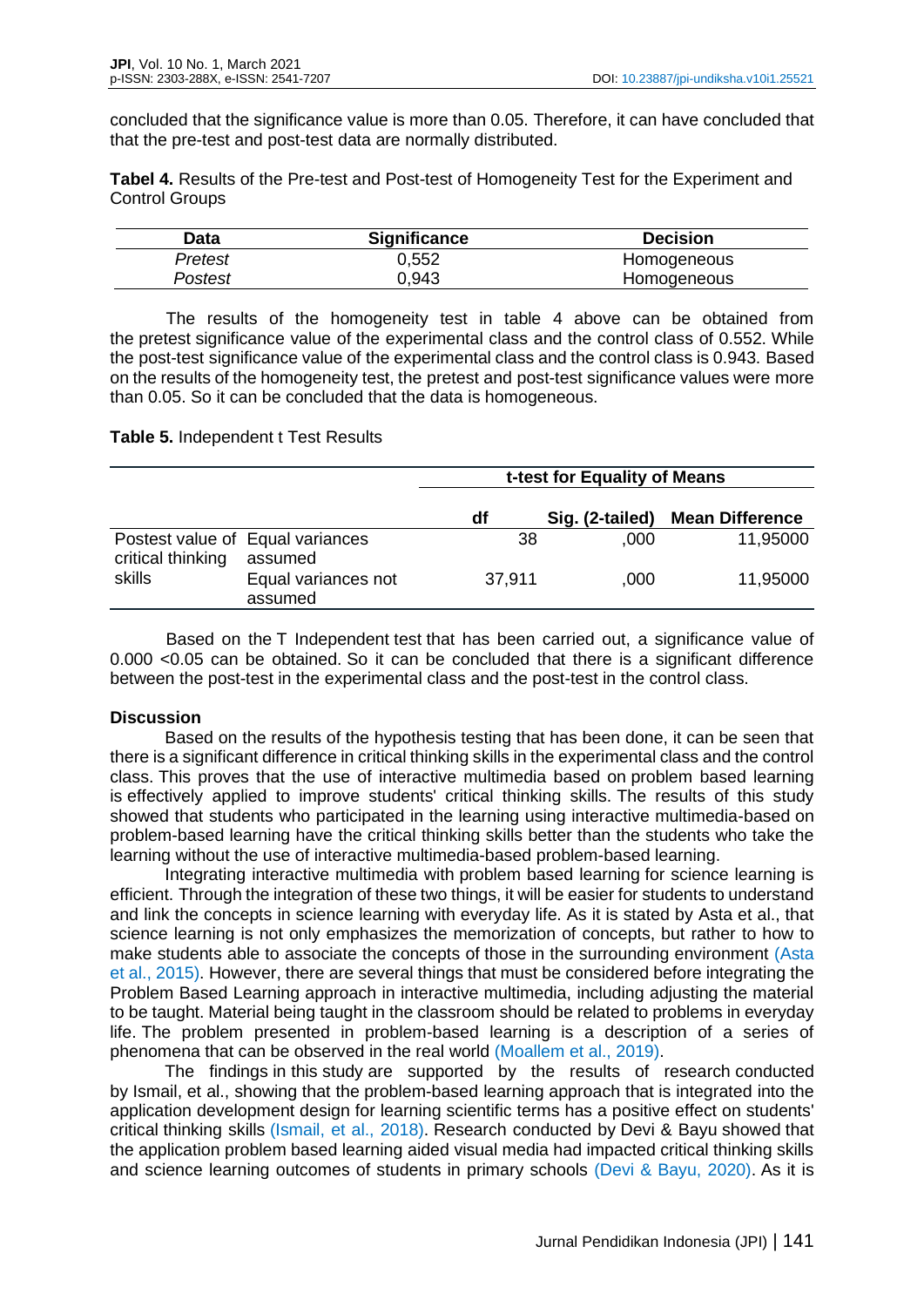stated by Fung & Liang that problem based learning has a contribution to critical thinking skills (Fung & Liang, 2019). Critical thinking skills have a very important role for a person to be able to play a role in social life. Critical thinking skills are one of the skills aspects that are very important to be able to develop in the 21st century. These skills are needed to be able to contribute as a member of society (Carlgren, 2013). Learning critical thinking skills helps students to be able to select and process the information obtained. In addition, it also helps students to find effective ways to achieve a goal and thus become better problem solvers and decision makers (Lin, 2018).

The principle of problem-based learning is inquiry, deepening understanding of a particular learning (Filipenko & Naslund, 2015). So that by applying learning with this approach will make learning easy to understand and make students more active in the learning process. This is because problem based learning is one of the approaches to student-centered and interactive learning (Bijsmans & Schakel, 2018) and it is related to real life situations (Filho, 2018).

This research showed that the use of interactive multimedia combined with a problembased learning approach is effectively applied in the learning process specially to improve critical thinking skills. Interactive multimedia can present a variety of problems related to the phenomena of nature that are not easily observed by human senses such as the process of earthquakes, landslides, and several other natural events or phenomena. The presentation of these events in the learning process will support the principle of problem-based learning, because the presented events are events that are easily observed. As it is stated by Moallem et al., that the problem presented in problem-based learning is a description of a series of phenomena that can be observed in the real world (Moallem et al., 2019).

With the presence of real events or phenomena in learning, it will help students to find out the causes of these events. Besides that, it will also help students to find solutions to problems that exist in the real world through critical thinking skills. Learning with a problembased leaning approach provides students the opportunity to learn to solve problems in real life (Westwood, 2008). Thus learning will be more meaningful. As stated by Moallem et al., (2019) that by implementing a problem-based learning approach, learning will be more meaningful. This is because students learn their problems in everyday life (Moallem et al., 2019). Problem based learning encourages students to learn about real-world problems as a context for learning to think critically (Effendi & Hendriyani, 2019). The initial analysis of a problem in problem-based learning serves to reactivate the knowledge that students already have (Moallem et al., 2019). In addition, problem based learning has several advantages, including encouraging self-direction in the learning process, preparing students to think critically and analytically, empowering students to identify, find and use appropriate resources, the problems studied are closely related to the real world and motivate. students, active involvement in integrating information and skills in expressing ideas or opinions, improve communication skills and social skills necessary for cooperation and teamwork (Westwood, 2008).

Based on the explanation above, this research has the implication that the application of interactive multimedia based on problem based learning has a positive contribution in improving students' critical thinking skills. The results of the analysis and findings in this study indicate that there is a significant difference in critical thinking skills between the experimental class using interactive multimedia based on problem-based learning and the control class. The results of these findings indicate that the development of interactive multimedia based on problem learning is proven effective to be applied in the learning process.

#### **4. Conclusions and Suggestions**

Based on the results of the discussion above, it can be concluded that interactive multimedia based on problem-based learning that has been developed has good criteria based on the results of the multimedia validation test. Then based on the analysis of product trials on a limited scale, the developed interactive multimedia has a good category. The post-test average score of critical thinking skills in the experimental class is higher than the control class. In addition, based on the interactive multimedia effectiveness test based on problem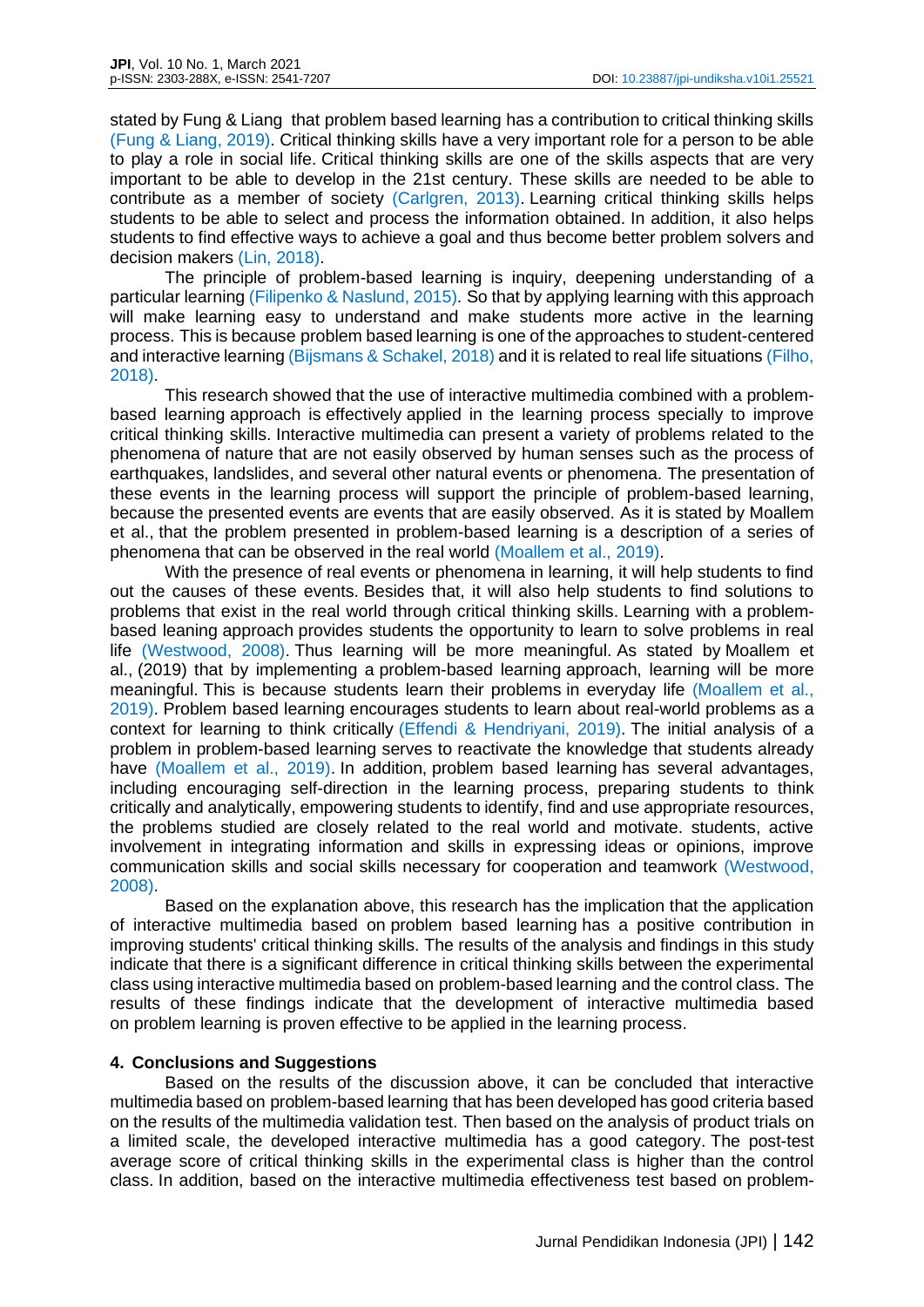based learning using the independent t test, it was proven that there was a significant difference in the post-test scores of students' critical thinking skills in the experimental class and the control class. Thus, interactive multimedia based on problem-based learning that has been developed is proven to improve students' critical thinking skills. Therefore, as teachers or educators, they should be able to use various media supported by appropriate learning approaches to improve student learning outcomes, especially to improve 21st century skills. We recommended future researchers about the development of interactive multimedia with a more varied learning approach to improve 21st century skills on students.

### **References**

- Asta, I. K. R., Agung, A. A. G., & Widiana, I. W. (2015). Pengaruh Pendekatan Saintifik dan Kemampuan Berpikir Kritis terhadap Hasil Belajar IPA. *Mimbar PGSD Undiksha*, 3(1), 1–10. http://dx.doi.org/10.23887/jjpgsd.v3i1.5637.
- Bijsmans, P., & Schakel, A. H. (2018). The impact of attendance on first-year study success in problem-based learning. *Higher Education*, *76*(5), 865–881. https://doi.org/10.1007/s10734-018-0243-4.
- Borg, W.R. & Gall, M.D. (1983). *Educational research*: *an introduction (4th edition).* Longman.
- Budiana, I. N., Sudana, D. N., & Suwatra, I. I. W. (2013). Pengaruh Model Creative Problem Solving (CPS) terhadap Kemampuan Berpikir Kritis Siswa pada Mata Pelajaran IPA Siswa Kelas V SD. *Mimbar PGSD Undiksha*. http://dx.doi.org/10.23887/jjpgsd.v1i1.816.
- Carlgren, T. (2013). Communication, critical thinking, problem solving: a suggested course for all high school students in the 21st century. *Interchange*, 44, 63–81. https://doi.org/10.1007/s10780-013-9197-8.
- Castle, A. (2006). Assessment of the critical thinking skills of student radiographers. *Radiography*, 12(2), 88–95. https://doi.org/10.1016/j.radi.2005.03.004.
- Darsana, I. K. A., Putra, M., & Negara, I. G. A. O. (2013). Pengaruh penerapan model pembelajaran *problem based learning* terhadap hasil belajar ipa pada siswa kelas v sd gugus 1 sidemen karangasem. *MIMBAR PGSD Undiksha*, *1*(1). https://dx.doi.org/10.23887/jjpgsd.v1i1.1482.
- Devi, P. S., & Bayu, G. W. (2020). Berpikir Kritis dan Hasil Belajar IPA Melalui Pembelajaran *Problem based learning* Berbantuan Media Visual. *Mimbar PGSD Undiksha,* 8(2), 238–251. http://dx.doi.org/10.23887/jjpgsd.v8i2.26525..
- Diputra, K. S. (2016). Pengembangan multimedia pembelajaran tematik integratif untuk siswa kelas iv sekolah dasar. *JPI (Jurnal Pendidikan Indonesia)*, *5*(2), 125-133. https://doi.org/10.23887/jpi-undiksha.v5i2.8475.
- Effendi, H., & Hendriyani, Y. (2019). The conceptual and hypothetical model of interactive blended *problem based learning*. *JPI (Jurnal Pendidikan Indonesia)*, *8*(2), 285-292. https://doi.org/10.23887/jpi-undiksha.v8i2.24162.
- Filho, W. L. (2018). Encyclopedia of Sustainability in Higher Education. In *Encyclopedia of Sustainability in Higher Education*. https://doi.org/10.1007/978-3-319-63951-2.
- Filipenko, M., & Naslund, J. A. (2015). Problem-based learning in teacher education. In *Problem-Based Learning in Teacher Education*. https://doi.org/10.1007/978-3-319- 02003-7.
- Fung, D. C. & Liang, T.W. (2019). *Fostering critical thinking through collaborative group work: insights from hong kong*. Springer
- Giavrimis, P., Papanis, E., & Papanis, E.-M. (2011). Information and communication technologies and development of learners' critical thinking: primary school teachers' attitudes. *International Education Studies*. https://doi.org/10.5539/ies.v4n3p150.
- Glenview, I. (1997). *Problem based learning and other curriculum models for the multiple intelligences classroom.* SkyLight Professional Development
- Goertel, R. A. (2018). *Critical thinking and reading. The tesol encyclopedia of english language teaching*, 1–4. https://doi.org/10.1002/9781118784235.eelt0469.